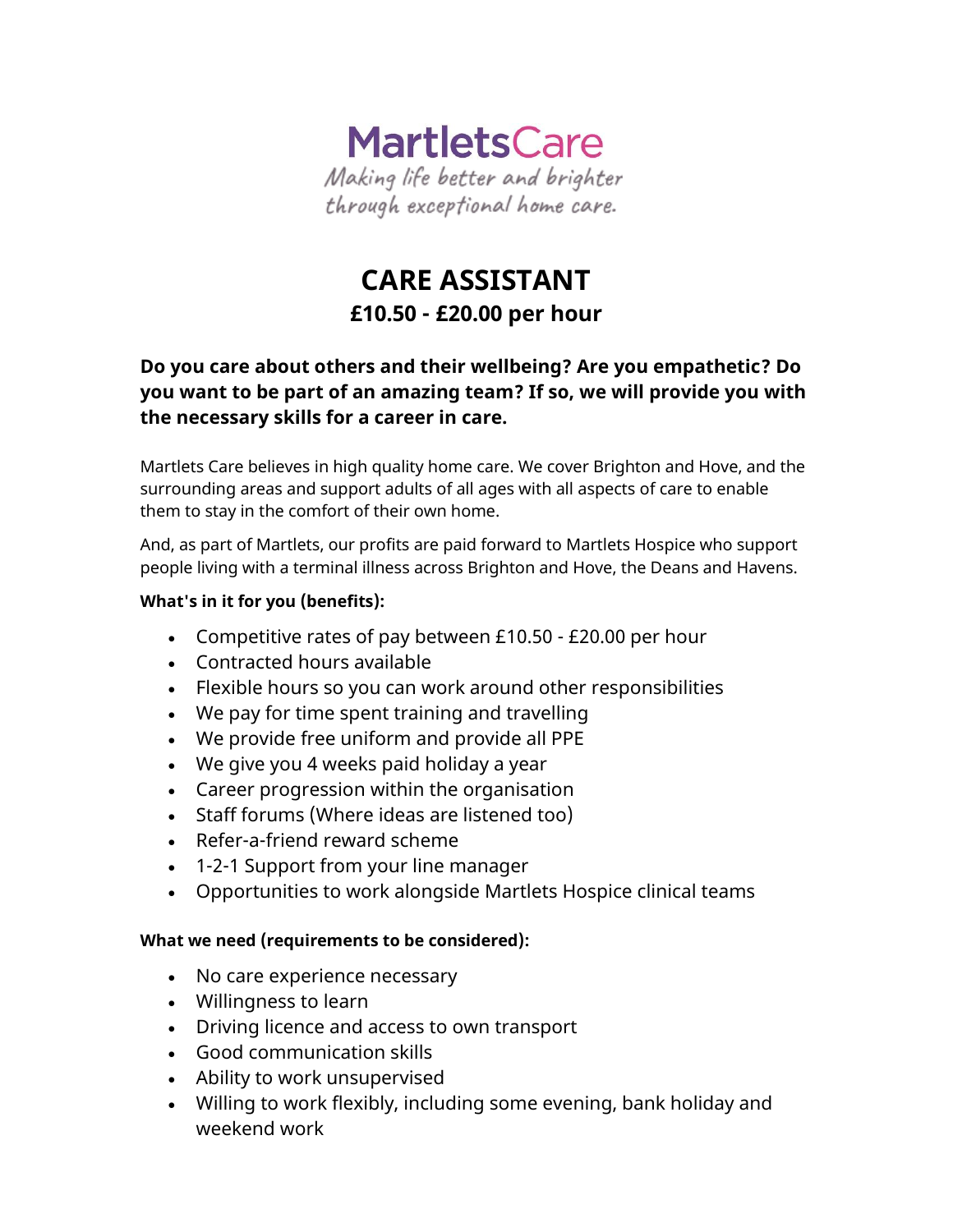# **Job Title: Care Assistant**

**Location: Various**

## **Main Purpose of Job:**

- To provide person-centred care to clients to ensure delivery of a high quality service.
- To enable clients to live as independently, comfortably and securely as possible
- To promote the opportunity for clients to live in their preferred place of care by providing care and support to individuals and families.
- To deliver care in accordance with practices, procedures and policies of Martlets Care.

## **Main Duties:**

- To carry out personal care tasks in accordance with the individual client care plan (see specific duties)
- To treat clients of the service with dignity, respect and maintain confidentiality, in line with our policies
- To observe, record and report any changes in client's condition to Martlets Care.
- To comply with any risk assessments associated to the delivery of care and notify the Care Coordinator of any changes in their condition or circumstances.
- To liaise with medical services in the general support and administration of medication in line with the Medication Policy and following successful assessment of competencies laid down by Royal Pharmaceutical guidelines
- To liaise/work in partnership with internal/external teams as required.
- To follow correct working practices, procedures and policies and keep up to date with new polices and research based practice
- To participate in regular supervision, team meetings and annual appraisal, in line with Martlets Care policies. Risk Assessment and Manual Handling
- To participate in training when required, including Common Induction Standards and the NVQ Programme
- To ensure that your timesheet is an accurate reflection of your work and to be responsible for it is returned to the office at the specified time
- To undertake any other reasonable duties as required by Martlets Care
- This job description is for guidance only and maybe subject to review and revision as the requirements of the post change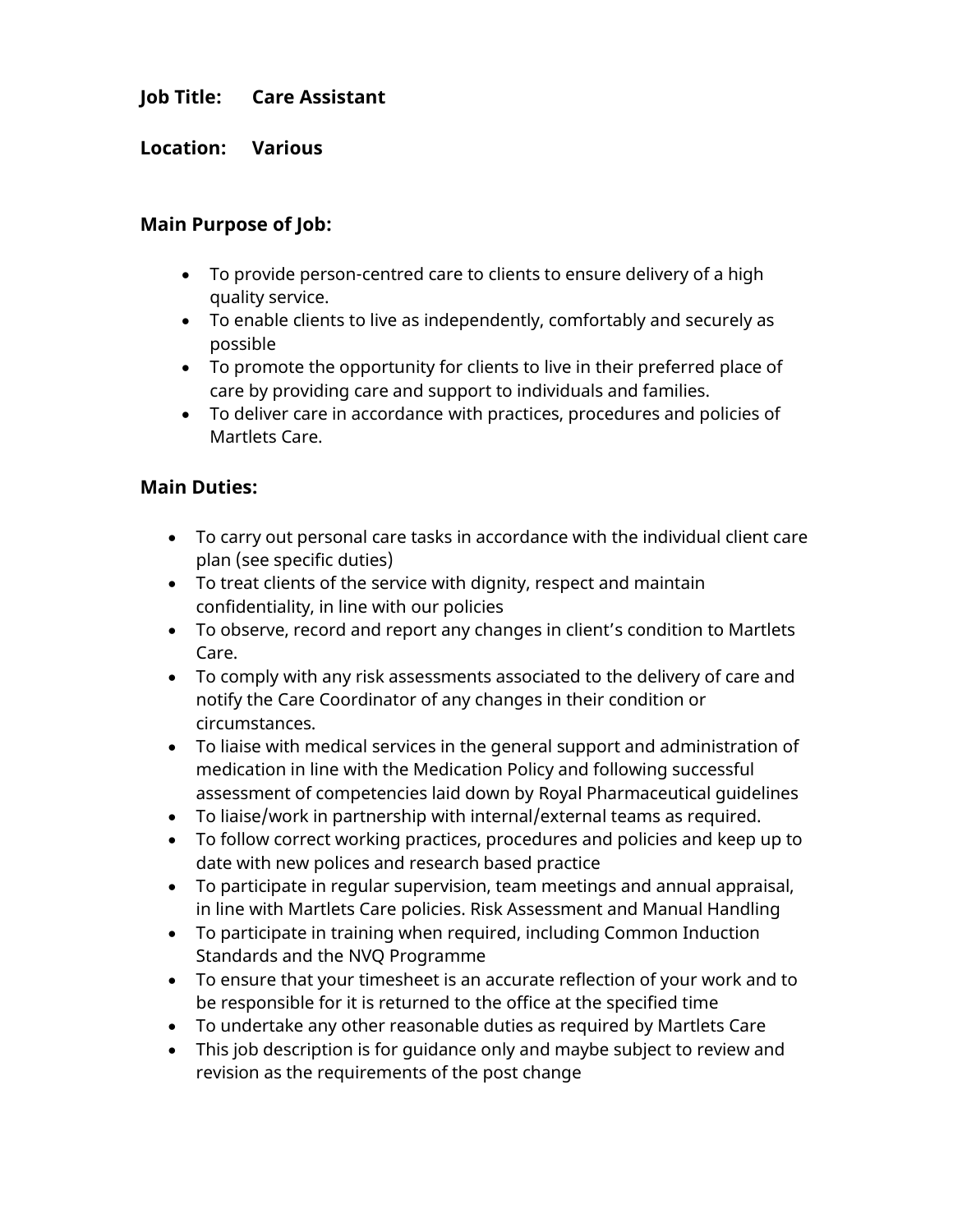# **Internal Relationships:**

- Accountable to the Care Coordinator
- Clinical Supervision will be provided
- Close working team relationship with all other Care Assistants and Registered Nurses

## **Specific duties:**

- 1. Assisting clients with personal care tasks, which will include; washing, dressing, showering, bathing, dressing and undressing, oral hygiene, toileting and getting in and out of bed
- 2. Safe working practice to ensure good infection control
- 3. Maintaining a hygienic environment by ensuring cleanliness of client's rooms, i.e. bedding, sitting and any surfaces, work areas i.e. toilets, bathrooms and kitchens
- 4. Apply safe Manual Handling techniques
- 5. Care of skin and pressure areas
- 6. Providing assistance with continence
- 7. Assisting clients with their mobility using the appropriate equipment as instructed
- 8. Preparing and/or heating meals, drinks and snacks where necessary
- 9. Enabling clients to take their prescribed medication and completing the necessary documentation
- 10. To comply with Confidentiality of all Martlets Care Operations and those involved with Martlets Care including Clients, their families and other staff members

This list is not exhaustive and maybe subject to review from time to time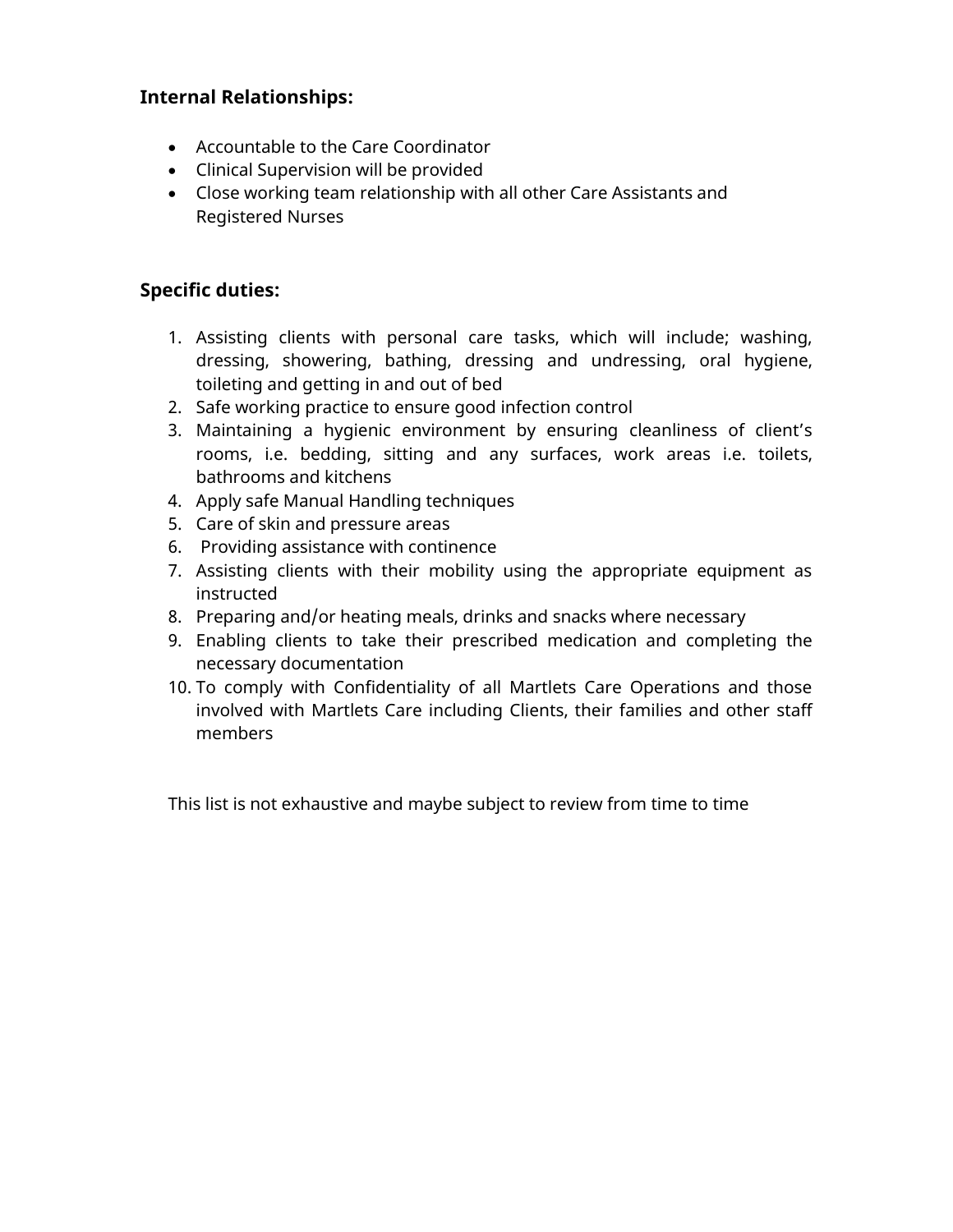| Physical, Mental Emotional and Environmental Demands of the Job                                                                                                           |  |  |
|---------------------------------------------------------------------------------------------------------------------------------------------------------------------------|--|--|
|                                                                                                                                                                           |  |  |
| At appropriate visits<br>At every appropriate visit<br>At appropriate visits                                                                                              |  |  |
| At appropriate visits                                                                                                                                                     |  |  |
| At appropriate visits                                                                                                                                                     |  |  |
| <b>Most Challenging Part of the Job</b><br>Delivering care in changing environments and meeting the needs of individual<br>$\bullet$<br>client's plans to a high standard |  |  |
| Knowledge, Training and experience required to do the job                                                                                                                 |  |  |
|                                                                                                                                                                           |  |  |
|                                                                                                                                                                           |  |  |